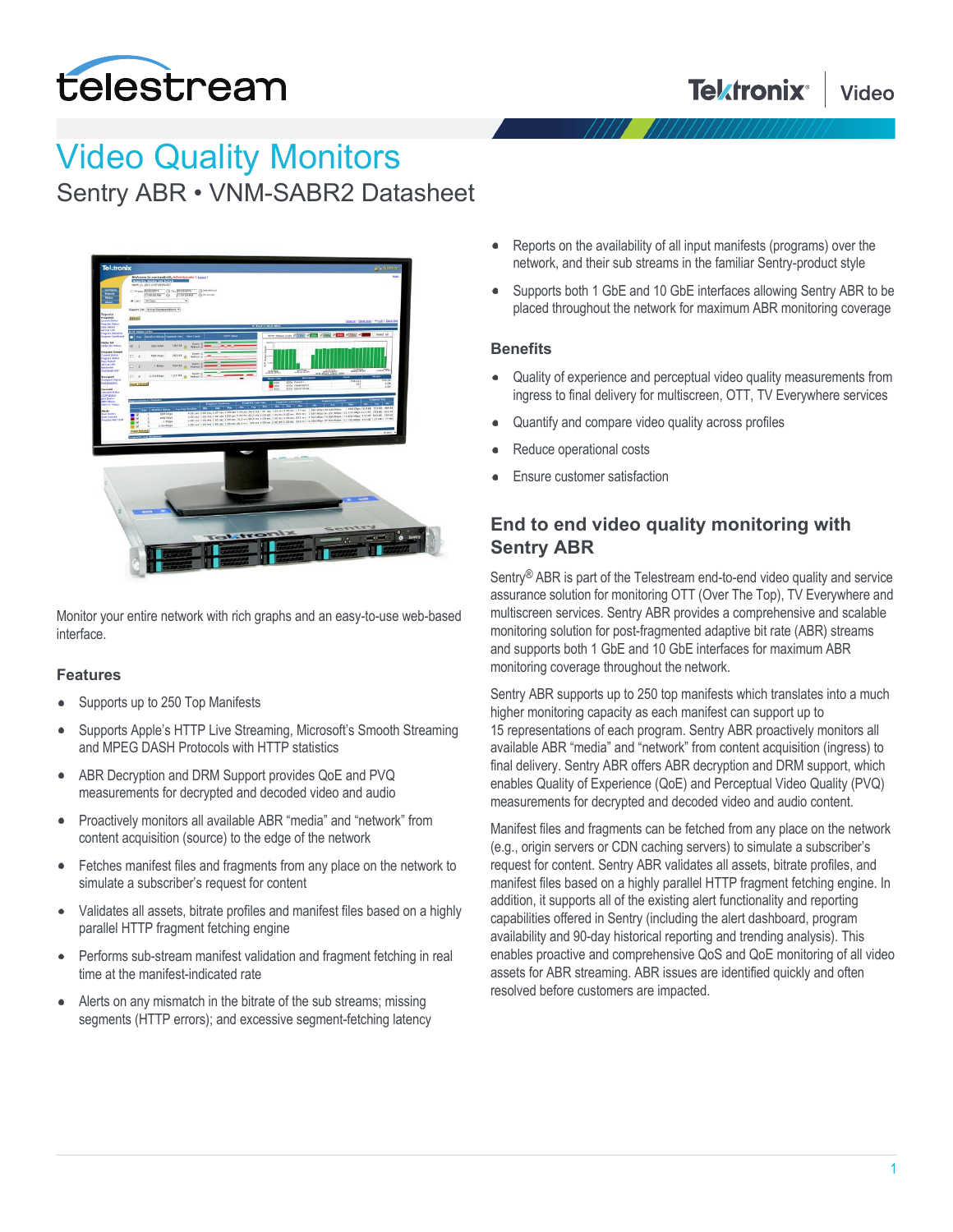

## **Post transcode monitoring with Sentry**

- Availability of all services, profiles/bitrates
- QoE Scoring
- Verify Audio Quality  $\blacksquare$
- Perceptual Video Quality, check for over-compression artifacts
- IDR/EBP presence, cadence and alignment
- Compliance for Audio Loudness and Closed Captions  $\bullet$

## **ABR content delivery with Sentry ABR**

- HLS, DASH and MS-SS support  $\bullet$
- ABR decryption and DRM support
- HTTP errors  $\bullet$
- Manifest file verification  $\bullet$
- Service and Profile availability
- Fragment size and bitrate  $\bullet$
- Fragment load time and latency time  $\bullet$
- Historical graphing/trending of KPI's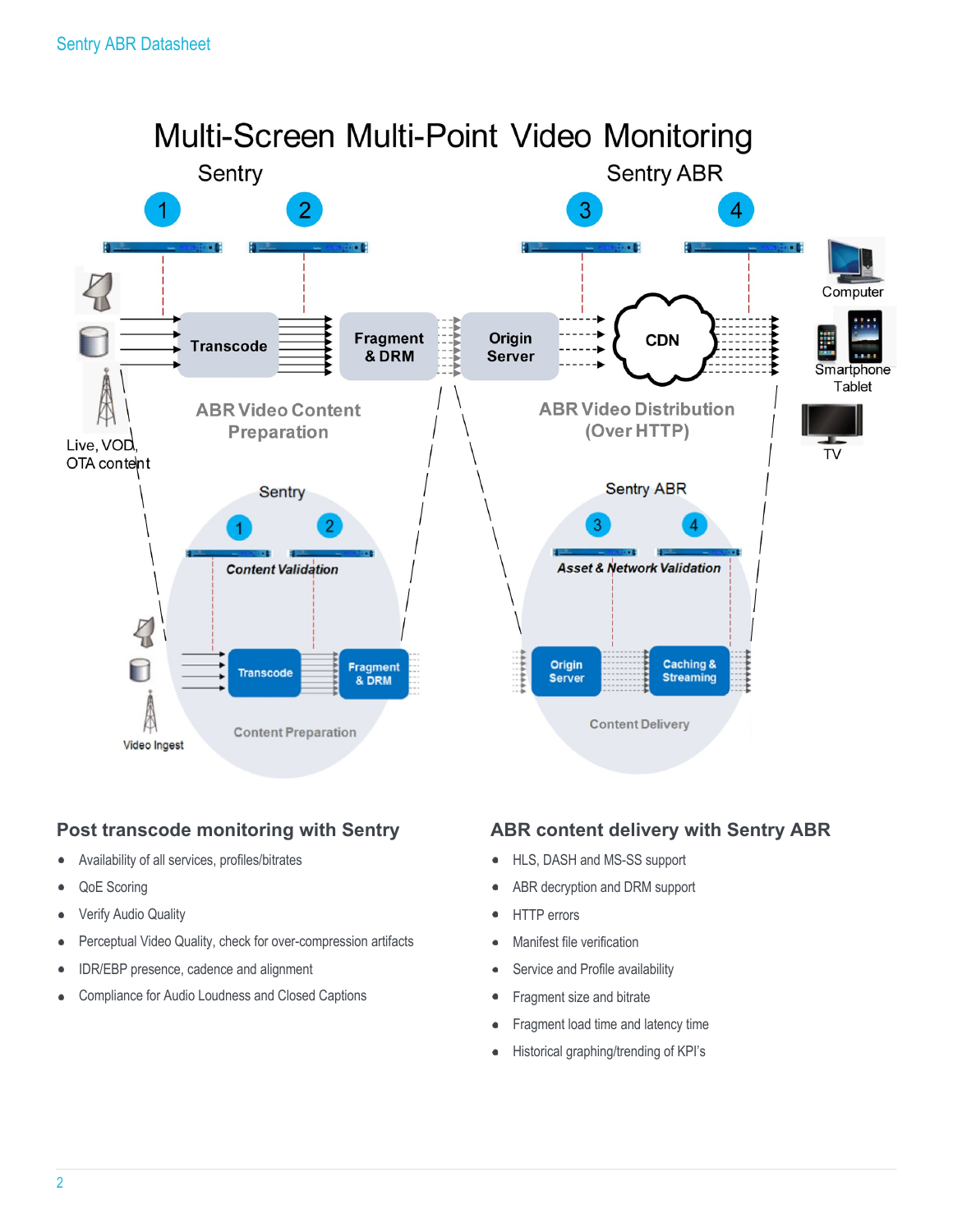# **Characteristics**

All specifications apply to all models unless noted otherwise.

#### **General**

| <b>Browser Support</b>     | Firefox, Safari, Google Chrome and Internet Explorer                                              |
|----------------------------|---------------------------------------------------------------------------------------------------|
| <b>MPEG/IP Input Port</b>  | 1000BASE-T Ethernet interface                                                                     |
|                            | 10GBASE-(LR or SR) interface                                                                      |
| <b>Management port</b>     | 1000BASE-T Ethernet interface                                                                     |
| <b>Supported protocols</b> |                                                                                                   |
| Video                      | MPEG-2, H.264, H.265, VC-1                                                                        |
| Audio                      | Dolby AC-3 (5.1 Surround), E-AC-3                                                                 |
|                            | MPEG-1 Layer II (Mono, Stereo)                                                                    |
|                            | AAC, HE-AAC, and HE-AAC v2                                                                        |
|                            | Audio Loudness and CALM Act compliance (ITU BS. 1770)                                             |
| <b>Network</b>             | HTTP over TCP/IP                                                                                  |
|                            | SNMP trap and MIB support                                                                         |
| <b>Physical</b>            |                                                                                                   |
| <b>Dimensions</b>          |                                                                                                   |
| Height                     | 44 mm (1.73 in)                                                                                   |
| Width                      | 437 mm (17.2 in)                                                                                  |
| Depth                      | 600 mm (29.5 in)                                                                                  |
| Weight (net)               | 12.4 kg (27 lb.)                                                                                  |
| Power supply               | 100-240 V AC, 50-60 Hz                                                                            |
| <b>Environmental</b>       |                                                                                                   |
| Temperature                |                                                                                                   |
| Operating                  | +10°C to +35°C, 30°C per hour maximum gradient                                                    |
|                            | Temperature of the intake air at the front and sides of the instrument                            |
| Non-operating              | -20°C to +60°C, 30°C per hour maximum gradient                                                    |
| Power                      | 4.0-1.7 A maximum, 100 - 240 V, 50/60 Hz                                                          |
|                            | The maximum power consumption for any board combination measured is 175 W at 120 V by safety test |